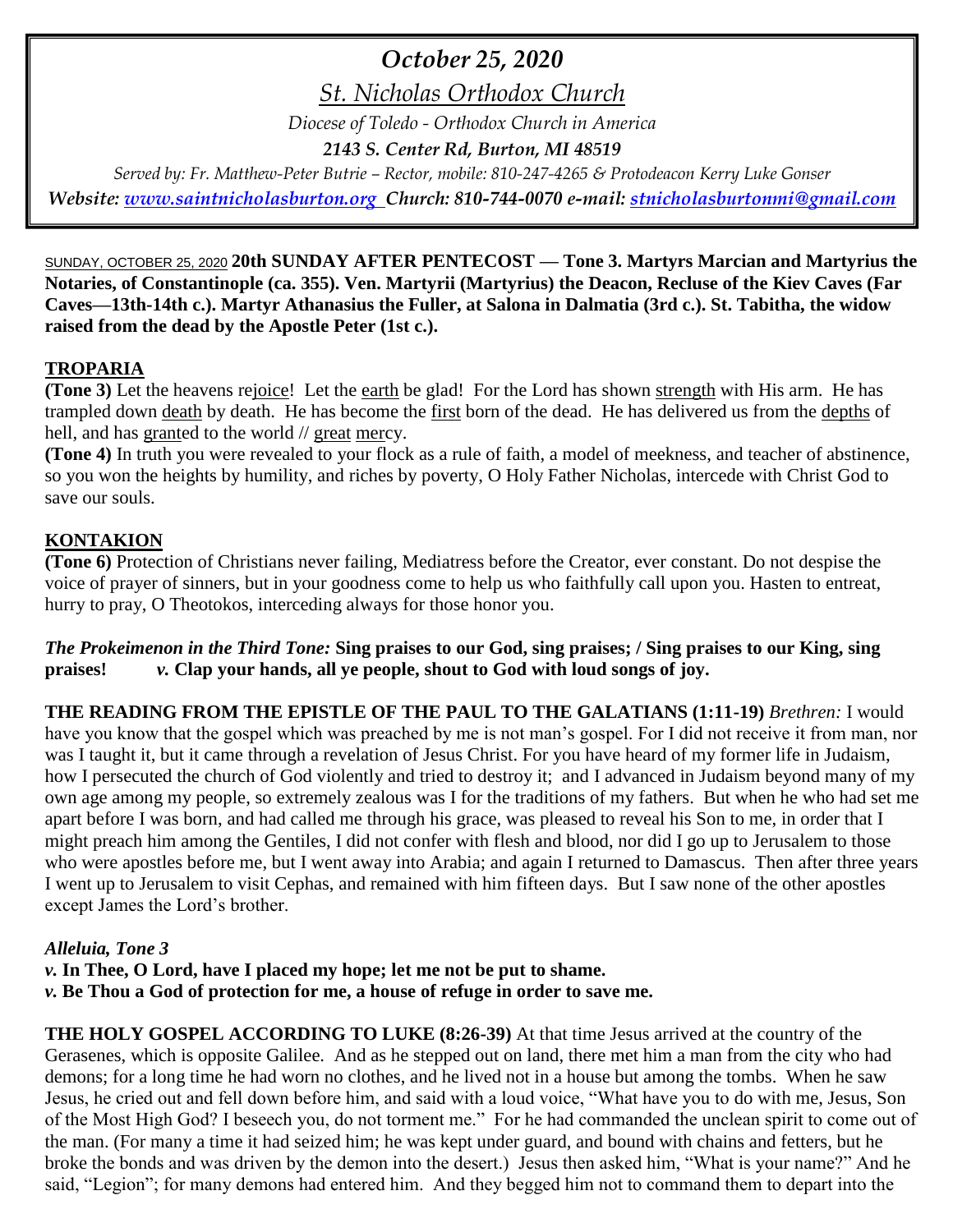abyss. Now a large herd of swine was feeding there on the hillside; and they begged him to let them enter these. So he gave them leave. Then the demons came out of the man and entered the swine, and the herd rushed down the steep bank into the lake and were drowned. When the herdsmen saw what had happened, they fled, and told it in the city and in the country. Then people went out to see what had happened, and they came to Jesus, and found the man from whom the demons had gone, sitting at the feet of Jesus, clothed and in his right mind; and they were afraid. And those who had seen it told them how he who had been possessed with demons was healed. Then all the people of the surrounding country of the Gerasenes asked him to depart from them; for they were seized with great fear; so he got into the boat and returned. The man from whom the demons had gone begged that he might be with him; but he sent him away, saying, "Return to your home, and declare how much God has done for you." And he went away, proclaiming throughout the whole city how much Jesus had done for him.

## **COMMUNION HYMN**

Praise the Lord from the heavens! Praise Him in the highest! Alleluia, Alleluia, Alleluia!

### **The holyGospel according to John 20:19-31 (9th Matins Gospel)**

Then, the same day at evening, being the first day of the week, when the doors were shut where the disciples were assembled, for fear of the Jews, Jesus came and stood in the midst, and said to them, "Peace be with you." When He had said this, He showed them His hands and His side. Then the disciples were glad when they saw the Lord. So Jesus said to them again, "Peace to you! As the Father has sent Me, I also send you." And when He had said this, He breathed on them, and said to them, "Receive the Holy Spirit. If you forgive the sins of any, they are forgiven them; if you retain the sins of any, they are retained. Now Thomas, called the Twin, one of the twelve, was not with them when Jesus came. The other disciples therefore said to him, "We have seen the Lord." So he said to them, "Unless I see in His hands the print of the nails, and put my finger into the print of the nails, and put my hand into His side, I will not believe." And after eight days His disciples were again inside, and Thomas with them. Jesus came, the doors being shut, and stood in the midst, and said, "Peace to you!" Then He said to Thomas, "Reach your finger here, and look at My hands; and reach your hand here, and put it into My side. Do not be unbelieving, but believing." And Thomas answered and said to Him, "My Lord and my God!" Jesus said to him, "Thomas, because you have seen Me, you have believed. Blessed are those who have not seen and yet have believed." And truly Jesus did many other signs in the presence of His disciples, which are not written in this book; but these are written that you may believe that Jesus is the Christ, the Son of God, and that believing you may have life in His name.

**Saint Tabitha the Widow, raised from the dead by the Apostle Peter (October 25)** Saint Tabitha, the widow raised from the dead by the Apostle Peter, was a virtuous and kindly woman who belonged to the Christian community in Joppa. Being grievously ill, she suddenly died. At the time, the Apostle Peter was preaching at Lydda, not far from Joppa. Messengers were sent to him with an urgent request for help. When the Apostle arrived at Joppa, Tabitha was already dead. On bended knee, Saint Peter made a fervent prayer to the Lord. Then he went to the bed and called out, "Tabitha, get up!" She arose, completely healed (Acts 9:36). Saint Tabitha is considered the patron saint of tailors and seamstresses, since she was known for sewing coats and other garments (Acts 9:39).

# **Saint Tabitha - Troparion — Tone 1**

With the flow of the many-streamed river of almsgiving / you watered the dry earth of the needy. / Showering alms on the widows and the poor, / you shone with the light of your works / and were radiant with grace, O Tabitha. / Glory to Christ who loves you! / Glory to Christ who has blessed you! / Glory to Christ whom you followed as a true disciple and a spotless lamb!

#### **Saint Tabitha - Kontakion — Tone 2**

You served the Savior in holiness / by your God-fearing deeds, / and were a model of love as his disciple. / O Tabitha, we praise your memory!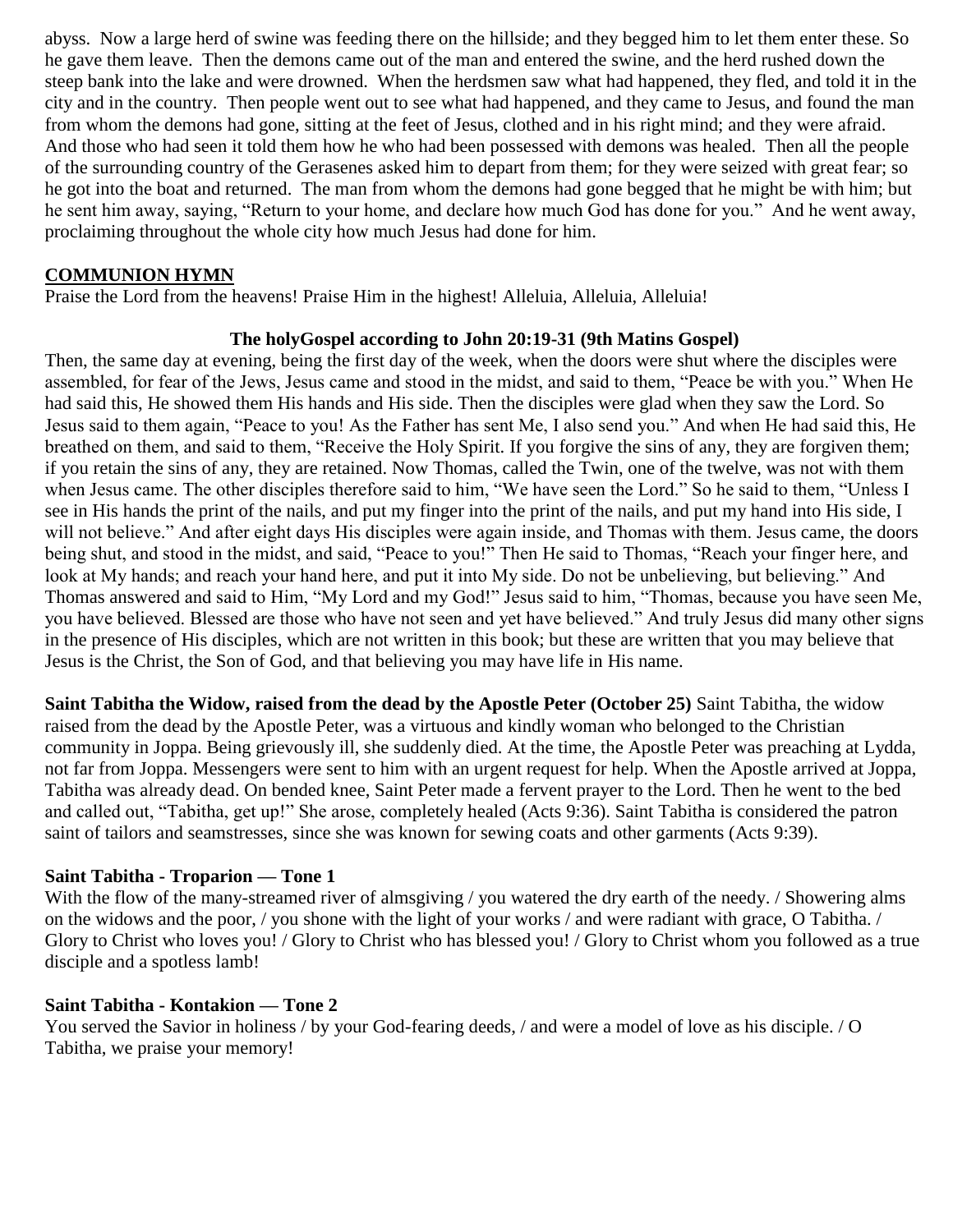

# **CANDLE INTENTIONS FOR THE HEALTH AND BLESSINGS OF**

| God's blessings on my newborn great granddaughter Deklyn & parents Lauren and                                                     |                          |
|-----------------------------------------------------------------------------------------------------------------------------------|--------------------------|
| Luke Stewart                                                                                                                      | <b>Buni Connie Maxim</b> |
| God's blessings on my 1 yr. old & Happy Birthday on my great grandson Jayce                                                       |                          |
| and parents Courtney and Nate Allison. God's blessings on their grandparents                                                      |                          |
| Ellyn & Michael Serra.                                                                                                            | <b>Buni Connie Maxim</b> |
| Phil Brown Happy Birthday Oct. $25th$ . Health & blessings                                                                        | Dorothy & family         |
| Good health to all the Panoffs                                                                                                    | Angelo & Christine       |
| Health for twins Lazaros & Sophie Stavridis                                                                                       | <b>Teddy Stavridis</b>   |
| Health for my family                                                                                                              | <b>Bosa Kantar</b>       |
| Fr. Tom, Fr. Don, Fr. Paul, Fr. Anthony, Fr. Robert, Aaron, Milica, Calvin, Larry,                                                |                          |
| Angelo, Joan, Peggy, Bob, Angelo, Christine, Dorothy, Irene, Allen, Deborah,                                                      |                          |
| Luba, Kosta, Stojan, Mira, Bosa, Christopher, Allison, Jeanette, Kathryn,                                                         |                          |
| Joseph, Ted, Marlene, Gladys, all the parishioners of St. Nicholas, my family &                                                   |                          |
| friends.                                                                                                                          | Joe Tome                 |
| Special Intention                                                                                                                 | Joe Tome                 |
| <b>CANDLE INTENTIONS FOR BLESSED REPOSE</b>                                                                                       |                          |
| $\mathbf{1}$ $\mathbf{M}$ $\mathbf{1}$ $\mathbf{1}$ $\mathbf{1}$ $\mathbf{1}$ $\mathbf{1}$ $\mathbf{1}$<br>D. 1<br>$\mathbf{1}$ T | $P_1$ $P_2$ $P_3$ $P_1$  |

Blessed Repose to our grandsons Matthew (1 yr.) & Andrew Baba & Dedo Helen Bibilikow birthday Oct. 31<sup>st</sup>. Blessed Repose~Memory Eternal Dorothy & family



**Welcome to everyone joining us via our YouTube channel:** *[St Nicholas Orthodox Church Burton.](https://www.youtube.com/channel/UC59tV-Re443z-GCoETAUvfA)* If at the time of the divine services you cannot access the livestream, please check out [St. Mary Magdalene Church](https://www.youtube.com/channel/UClHAqZrWkXdYELujbbIslHg) or [St George](https://www.youtube.com/channel/UCpLWfxMIJK4uQOV41ekE6Wg/videos?view=2&flow=grid)  [Church](https://www.youtube.com/channel/UCpLWfxMIJK4uQOV41ekE6Wg/videos?view=2&flow=grid) or [Assumption Church](https://www.facebook.com/AssumptionGrandBlanc/) for their livestreams.

**ANGEL TREE** We will participate in the Angel Tree program again this year and sponsor 50 children. **Commitments have been made for 29 children so far, only 21 more need to be sponsored.** We do not yet have the names of the children. **Please call or email the office as soon as possible if you are interested and let us know how many children you would like to sponsor.**

**CATHOLIC CHARITIES** is collecting socks for their annual "Socktober". This is a great way to give the gift of warmth. Another way we can help them is to deliver the donations we've collected to their downtown facility. If you are willing & able to do this please contact Marcia in the office.

**CANDLE INTENTION REQUESTS** can be emailed to the office at [stnicholasburtonmi@gmail.com](mailto:stnicholasburtonmi@gmail.com) or called in.

**OFFICE OPEN** Monday,Wednesday & Friday 9am -3 pm

**ADULT EDUCATION CLASS** meets on Wednesdays after Liturgy at 11:15 am-12:15 pm. The class will be continuing our book *Early Christian Fathers,* continuing with *The Letter to Diognetus.* Contact the office if you'd like to join the class through Zoom*.*

# **MAKE YOUR FAITHFUL GIVING EASY AND CONVENIENT WITH GIVELIFY**



You can donate to St. Nicholas with an app on your phone  $\&$  as always on our website by <https://saintnicholasburton.org/> Go to the website and on the home page click on the box **Give now with Givelify** which will walk you through the donation process; this is a secure site. (2.9% + \$0.30 of your donation goes to Givelify as a fee). **If you do not wish to donate online, you may write a check to St. Nicholas Orthodox Church and send it to the parish address: 2143 S Center Rd, Burton, MI 48519.**

**CHARITY ASSISTANCE PLATE** will be set out in the narthex. This money is used for gift cards for those in need and are distributed once a month. The funds for this ministry needs replenishing.